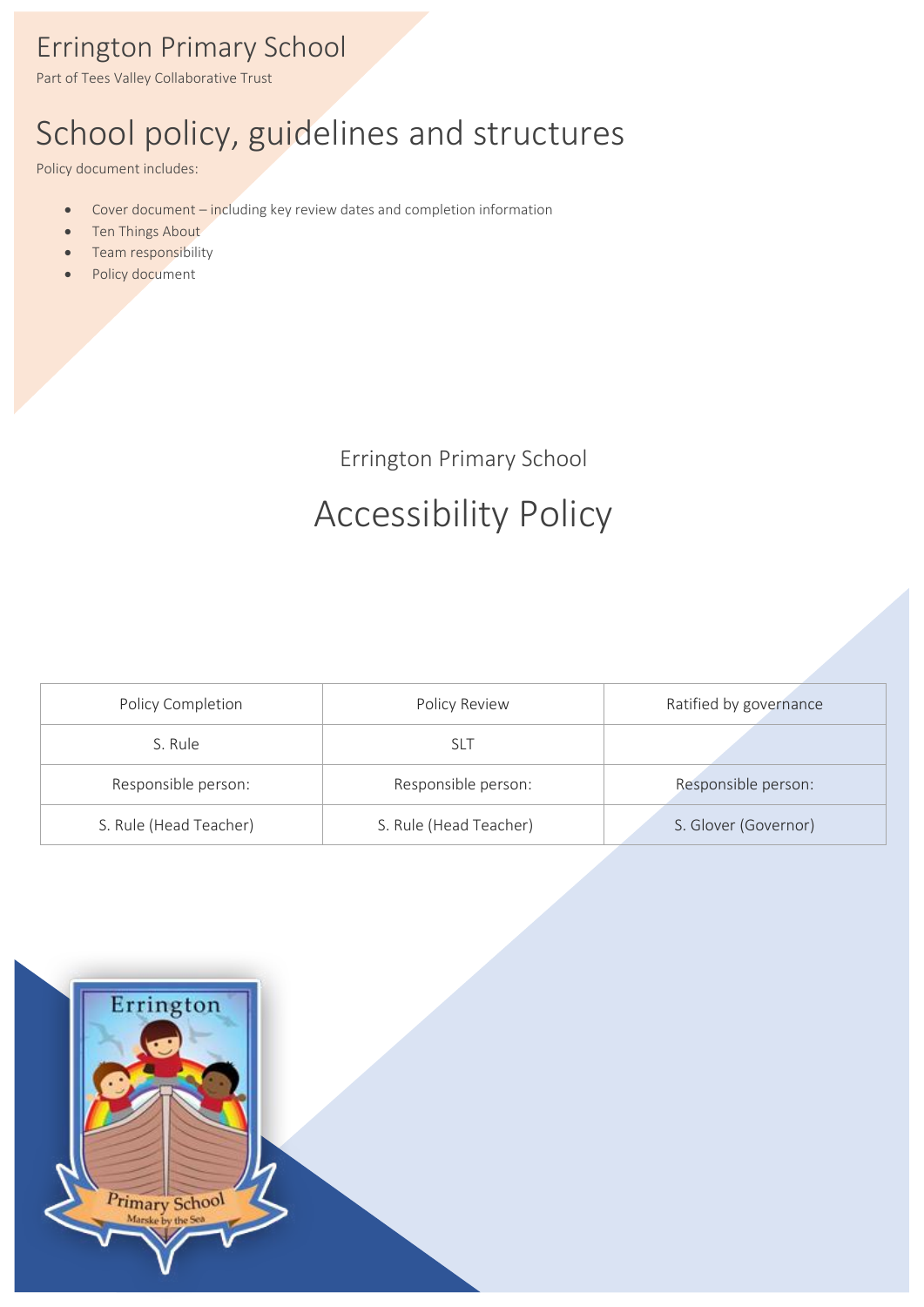#### 1. Aims

Schools are required under the Equality Act 2010 to have an accessibility plan. The purpose of the plan is to:

- Increase the extent to which disabled pupils can participate in the curriculum
- Improve the physical environment of the school to enable disabled pupils to take better advantage of education, benefits, facilities and services provided
- Improve the availability of accessible information to disabled pupils

Our school aims to treat all its pupils fairly and with respect. This involves providing access and opportunities for all pupils without discrimination of any kind. Errington promotes inclusion and ensures that all children are able to access education in all areas of the building, outside the building and make provision so that this happens on a daily basis. The plan will be made available online on the school website, and paper copies are available upon request. Our school is also committed to ensuring staff are trained in equality issues with reference to the Equality Act 2010, including understanding disability issues. The school supports any available partnerships to develop and implement the plan. Our school's complaints procedure covers the accessibility plan. If you have any concerns relating to accessibility in school, this procedure sets out the process for raising these concerns. We have included a range of stakeholders in the development of this accessibility plan, including pupils, parents, staff and governors of Errington Primary School.

### 2. Legislation and guidance

This document meets the requirements of schedule 10 of the Equality Act 2010 and the Department for Education (DfE) guidance for schools on the Equality Act 2010. The Equality Act 2010 defines an individual as disabled if he or she has a physical or mental impairment that has a 'substantial' and 'long-term' adverse effect on his or her ability to undertake normal day to day activities. Under the Special Educational Needs and Disability (SEND) Code of Practice, 'long-term' is defined as 'a year or more' and 'substantial' is defined as 'more than minor or trivial'. The definition includes sensory impairments such as those affecting sight or hearing, and long-term health conditions such as asthma, diabetes, epilepsy and cancer. Schools are required to make 'reasonable adjustments' for pupils with disabilities under the Equality Act 2010, to alleviate any substantial disadvantage that a disabled pupil faces in comparison with non-disabled pupils. This can include, for example, the provision of an auxiliary aid or adjustments to premises. This policy complies with our funding agreement and articles of association. Increase access to the curriculum for pupils with a disability Our school offers a differentiated curriculum for all pupils.

We use resources tailored to the needs of pupils who require support to access the curriculum. Curriculum resources include examples of people with disabilities. Curriculum progress is tracked for all pupils, including those with a disability. Targets are set effectively and are appropriate for pupils with additional needs. The curriculum is reviewed to ensure it meets the needs of all pupils. Improve and maintain access to the physical environment The environment is adapted to the needs of pupils as required.

This includes:

- Ramps
- Corridor width